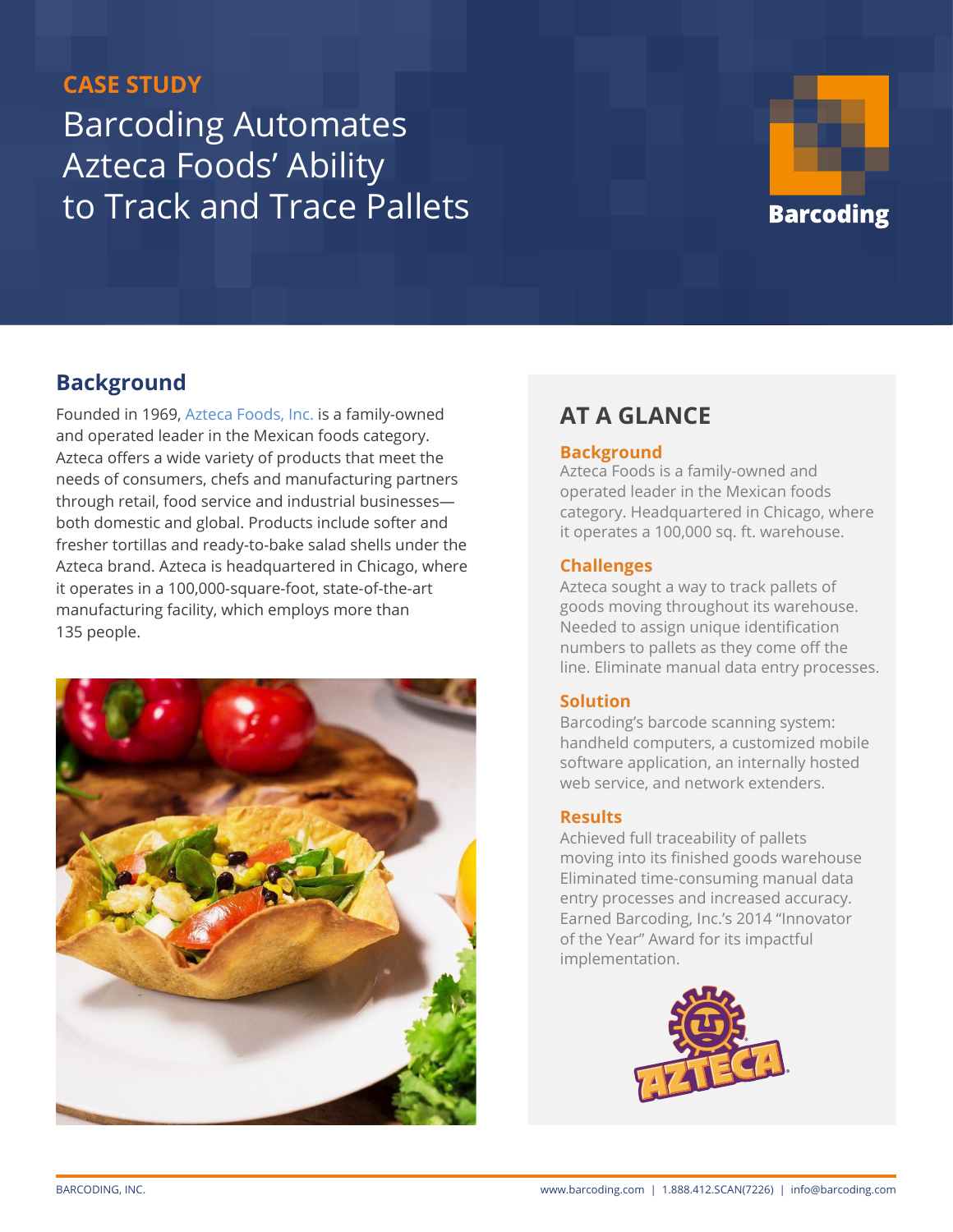

## **Challenges**

Looking for opportunities to become more efficient, accurate and connected in its day-to-day operations, Azteca sought a way to track pallets of goods moving throughout its warehouse. Azteca wanted to assign an unique number to each pallet that came off the line. Then, it could use that identifier to enable traceability of its pallets. Also, Azteca wanted to eliminate its manual data entry processes—operators had to write down what they produced and what they received in order to balance finished goods data at the end of a shift.

### **Solutions**

Azteca turned to [Barcoding, Inc.](https://www.barcoding.com/), a Baltimore-based leader in supply chain efficiency, accuracy, and connectivity, for a solution. Barcoding recommended and implemented a barcode scanning system, consisting of Zebra MC65 handheld computers, a customized mobile software application, an internally hosted web service, and network extenders to give Azteca maximum wireless coverage inside its facility.

For the software portion of the solution, Barcoding created a customized mobile application with its CaptureSoft eXpress™ platform, and loaded it onto the handhelds. Now, when pallets come off the line, warehouse operators scan a barcode and the application then queries the web service for information such as the shift, the line, the product and the number of cases on that pallet. Using this data, the application generates a unique pallet identification number and links it to the specific information it collected. The application stores the data and transfers it to Azteca's back-end system.

## **Results**

By generating and assigning unique pallet numbers, Azteca has achieved full traceability of goods moving into its finished goods warehouse. The company knows not only the location of a pallet, but also how many items it includes, which shift or line created it, and even which pallet to ship to which customer. By eliminating time-consuming manual data entry processes, there

is less room for human error and the pallet information Azteca collects is more accurate.

Also, by integrating the data it collects with its back-end database, Azteca can run reports in just seconds to make sure production data is balanced on a shift-byshift basis. Azteca has also saved money by opting for network extenders, rather than creating new access points within the plant.

Looking forward, Azteca plans to expand the solution by introducing printers that create pallet tickets. In turn, the company can use the tickets to track product in the shipping process. Azteca is also planning to connect its database with its ERP system to integrate production information with other business functions.

"Barcoding did an excellent job of coming in and figuring out how to best make our scanning solution work. They were careful to understand all of our requirements and created a customized solution that will help drive our efficiency, accuracy and connectivity well into the future."

*―* **NANNETTE ZANDER**  *VP of Information Technology, Azteca Foods*

Nannette Zander, Vice President of Information Technology, Azteca Foods, Inc., said, "Barcoding did an excellent job of coming in and figuring out how to best make our scanning solution work. They were careful to understand all of our requirements and created a customized solution that will help drive our efficiency, accuracy, and connectivity well into the future."

Azteca's successes earned the company the firstever Barcoding, Inc. "Innovator of the Year" Award, presented at Barcoding's 2014 Executive Forum. This award recognizes a person and/or company who has implemented a mobile or automated data capture solution that has greatly impacted the business's efficiency, accuracy, and connectivity.